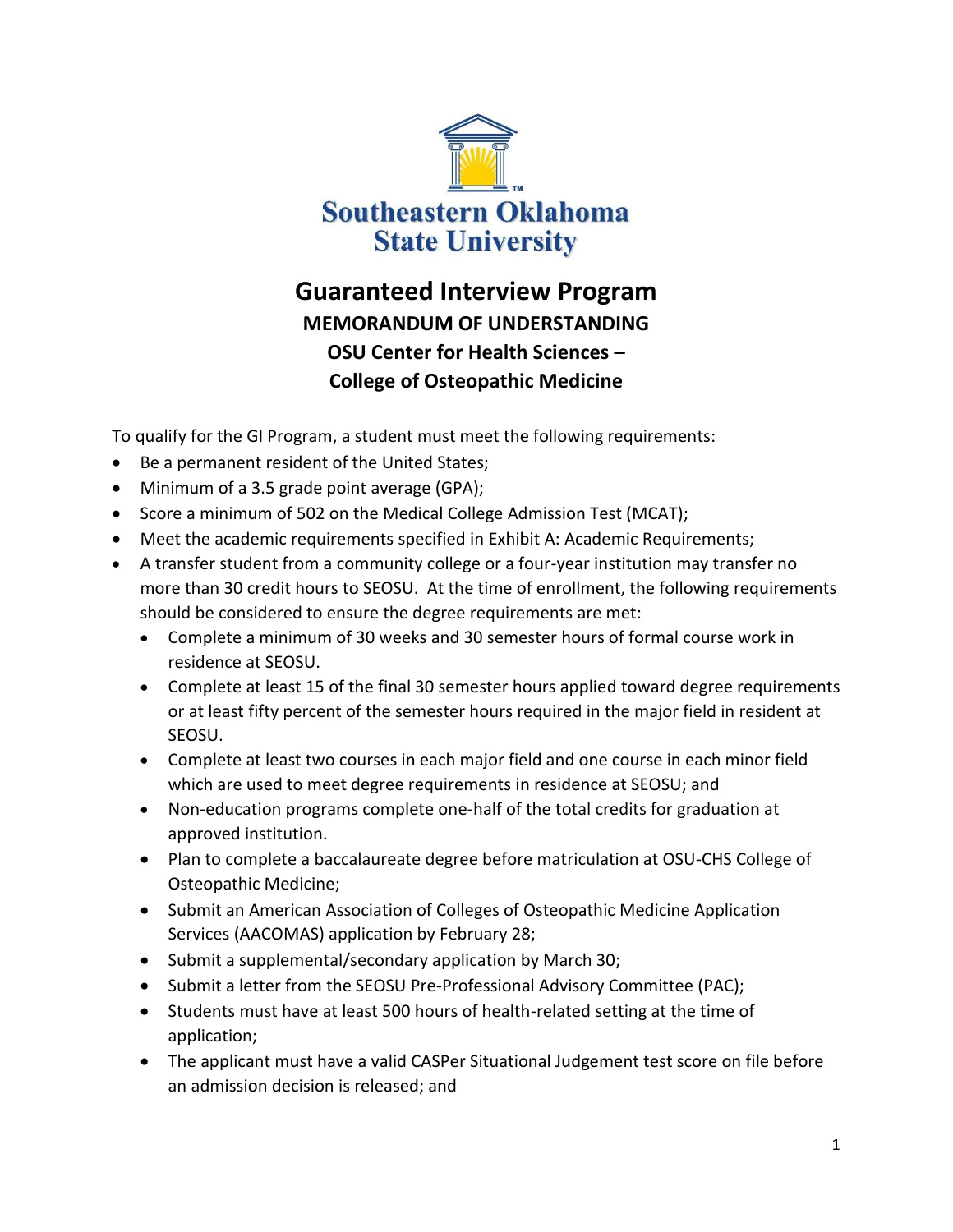• Be a first-time applicant to the Guaranteed Interview Program.

Students who meet these requirements will be eligible for the GI Program. Students must check the appropriate box on their secondary/supplemental application to indicate that they have met the GI Program requirements. This Agreement guarantees an interview for admission to OSU-COM to students from Southeastern Oklahoma State University who meet the listed requirements. This Agreement does not guarantee qualifying students from Southeastern Oklahoma State University admission to the OSU-COM. Following an in-person interview, the Chair of the Admissions Committee will notify applicants of the Admissions Committee's decision by May 15, 2022.

## *Exhibit A: Academic Requirements*

To qualify for the Guaranteed Interview Program, Oklahoma State University Center for Health Sciences (OSU-CHS) and Southeastern Oklahoma State University (SEOSU) agree that applicants must complete the following academic requirements:

- ENGL 1113 **English Composition I**
- 
- 
- 
- 
- 
- 
- 
- 

Upper Level Courses

- 
- 
- 
- 
- 
- 
- 

• ENGL 1213 **English Composition II** • BIOL 1404 **Principles of Biology I** (with lab) • BIOL 1504 **Principles of Biology II** (with lab) • BIOL 2114 **Introductory Microbiology (with lab)** • CHEM 1315 General Chemistry I (with lab) • CHEM 1415 General Chemistry II (with lab) • PHY 1114 General Physics I (with lab) • PHY 1214 General Physics II (with lab)

• BIOL 3404 Genetics (with lab) • BIOL 3614 **Human Physiology (with lab)** • BIOL 3624 **Human Anatomy (with cadaver lab)** • CHEM 3053 **Organic Chemistry I** • CHEM 3062 **Organic Chemistry I lab** • CHEM 3153 **Organic Chemistry II** • CHEM 3162 Organic Chemistry II lab

Three of the following Upper Level Courses

- 
- 
- 
- 

• BIOL 3814 Cell and Molecular Biology (with lab) • BIOL 4314 Immunology (with lab) • BIOL 4653 Human Disease • BIOL 4423 Developmental Biology